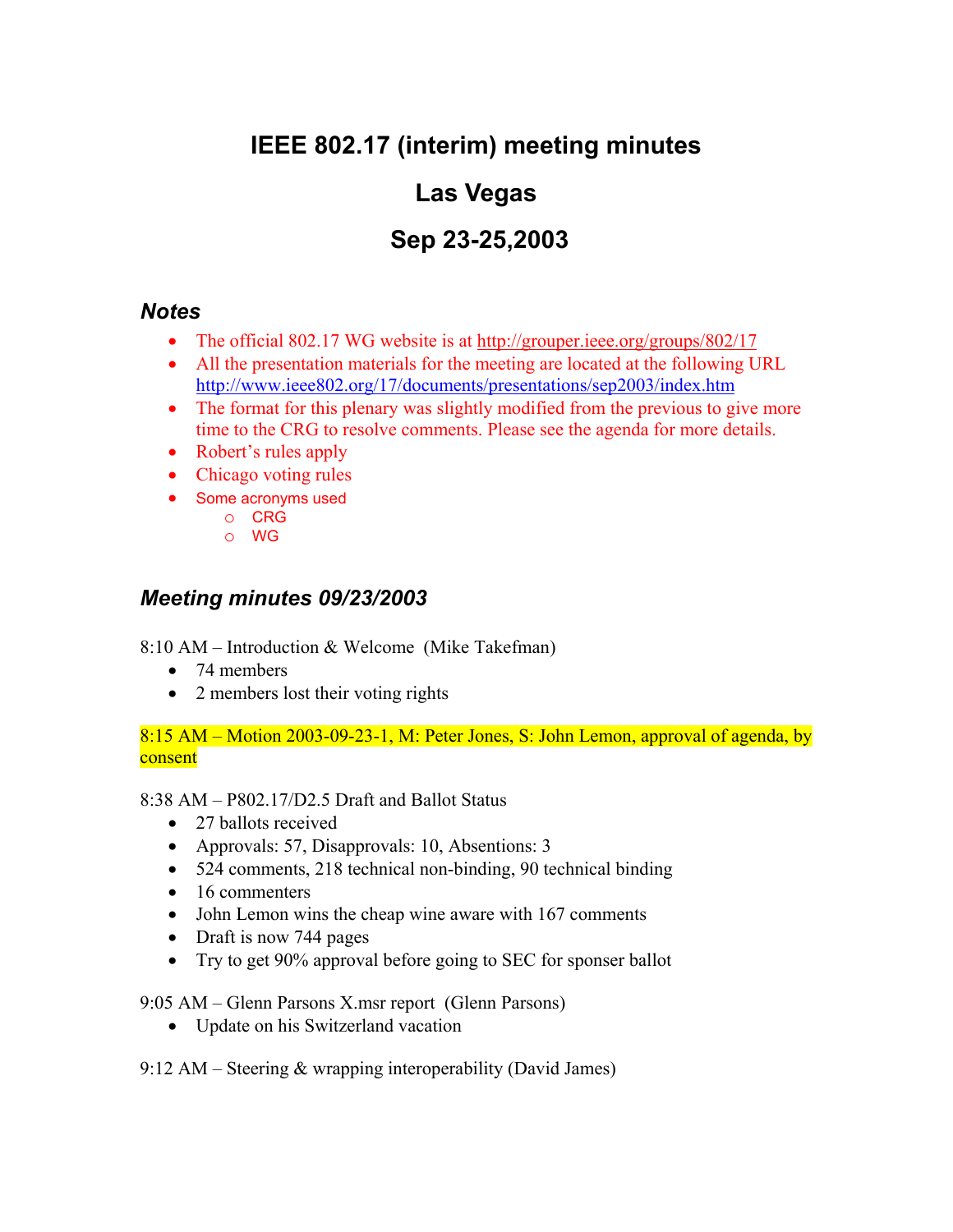9:43 AM – Fairness ad-hoc considerations (traffic management) – David James

10:12 AM – break

The working group reconvened in three tracks to resolve comments.

### *Meeting minutes 09/24/2003*

3:48 PM – WG reconvenes

3:49 PM – Motion 2003-09-24-2, M: Vinay Bannai, S: Peter Jones, approval of agenda, by consent

3:51 PM – Chief Editor's report (Tom Alexander)

- 7 days to created D2.6
- 1 day to clean up, review and assemble D2.6
- Post D2.6 by  $10/4$
- Recirc ballot period runs from 10/5 thru 10/20
- Post comment database for review by 10/21
- Virtual interim meeting from 10/22 thru 10/23

4:28 PM – Motion 2003-09-24-3, M: Tom Alexander, S: Harry Peng, Move to adopt all resolutions to comments on Clause 0/2/3/4 as …, approved by consent

4:25 PM – Clause 0 editor's report (David James)

4:28 PM – Motion 2003-09-24-4, M: David James, S: Tom Alexander, Move to adopt all resolutions to comments on Clause 1 as ..., approved by consent

4:31 PM – OAM section editor's report (Glenn Parsons)

4:57 PM – Motion 2003-09-24-5, M: Glenn Parsons, S: David James, Move to authorize the chairman to correspond with the IEEE RAC as per the letter captured in file rac\_liaison\_v1.pdf, approved by consent

5:28 PM – Motion 2003-09-24-6, M: Glenn Parsons, S: Peter Jones, Move to adopt all resolutions to OAM section, approved by consent

5:32 PM – Bridging editor's report (Bob Castellaneo)

6:03 PM – Motion 2003-09-24-7, M: Robert Castellano, S: Marc Holness, Move to adopt all resolutions to Bridging section, approved by consent

6:05 PM – PHY editor's report (Harry Peng)

6:03 PM – Motion 2003-09-24-8, M: Harry Peng, S: Peter Jones, Move to adopt all resolutions to PHY section, approved by consent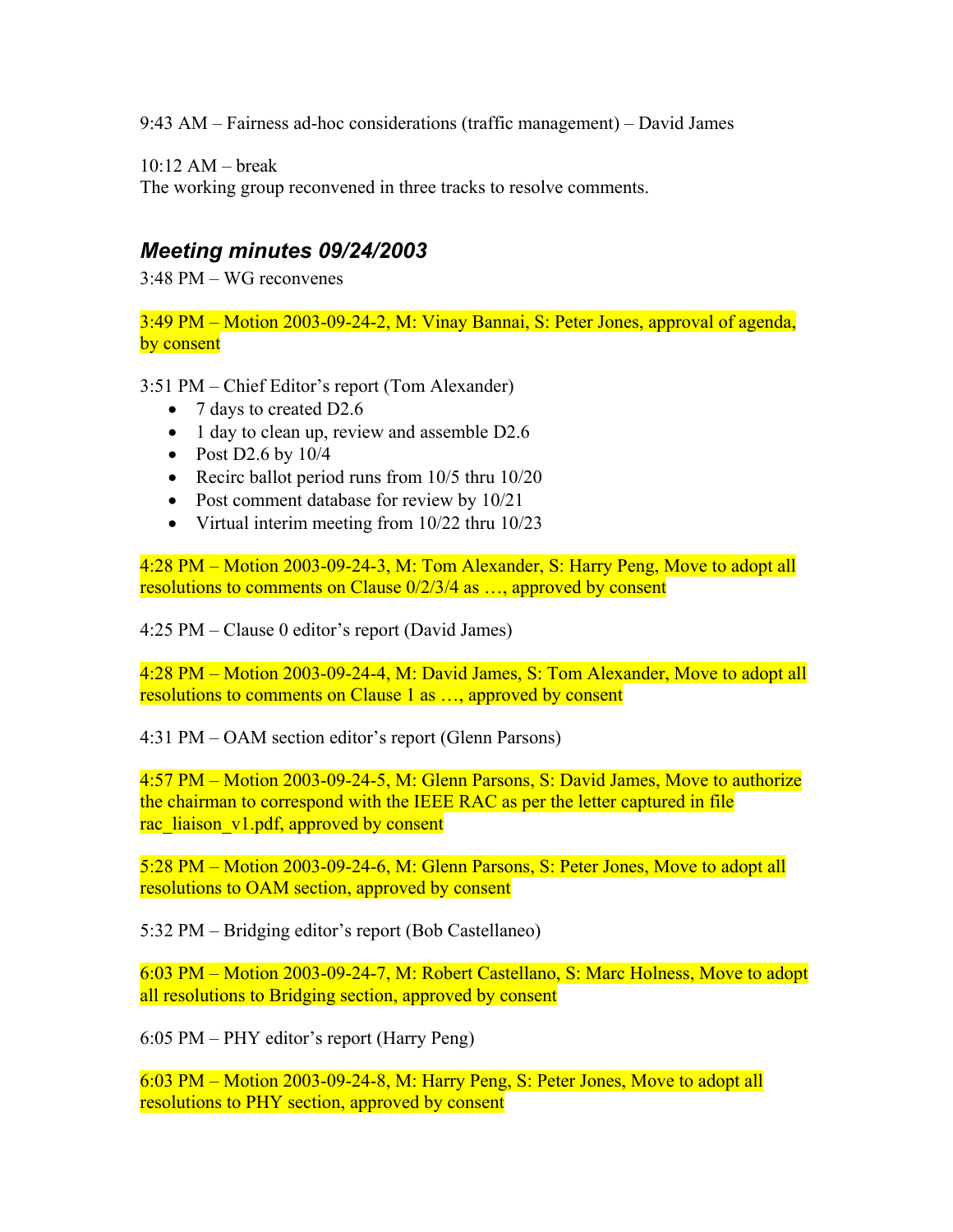6:16 PM – Fairness Section (Bob Sultan)

6:03 PM – Motion 2003-09-24-9, M: Bob Sultan, S: Necdet Uzun, Move to adopt all resolutions to Fairness section, approved by consent

6:48 PM – Recess for the day

#### *Meeting minutes 09/25/2003*

9:15 AM – WG reconvenes

9:17 AM – Topology editor's report (Jason Fan)

9:24 PM – Motion 2003-09-24-10, M: Jason Fan, S: Jim Kao, Move to adopt all resolutions to Toplogy section, approved by consent

9:25 PM – Motion 2003-09-24-11, M: John Lemon, S: Peter Jones, Move to grant OAM editors permission to update MIB and table D.2 ..., approved by consent

9:26 PM – MAC editor's report (John Lemon)

- Comment 91
	- o WG1: Y: 1, N: 5, A:11, rejected
	- o WG2: Y: 9, N: 0; A: 8, accept-modify
- Comment 127
	- o WG1: Y: 2, N: 2, A:13, rejected
	- o WG2: Y: 5, N: 1; A: 10, accept-modify

10:45 PM – Motion 2003-09-24-12, M: John Lemon, S: Steve Wood, Move to adopt all resolutions to comments on the MAC section, ....., approved by consent

10:47 PM – Bridging editor's report (Bob Castelleno)

11:00 PM – Motion 2003-09-24-13, M: Tom Alexander, S: Peter Jones, Move to authorize the chief editor to create P802.17/D2.6 …, approved by consent

11:01 PM – Chair remarks

- October interim will be in San Jose (Cisco office) and Ottawa (Cisco office)
- Tele-conference will be available for WG members to dial-in
- No internet access

11:09 PM – recess

11:24 PM – Chair's comments on 802.17b

• Khaled Amer : Start work on 802.17b right away, we are already late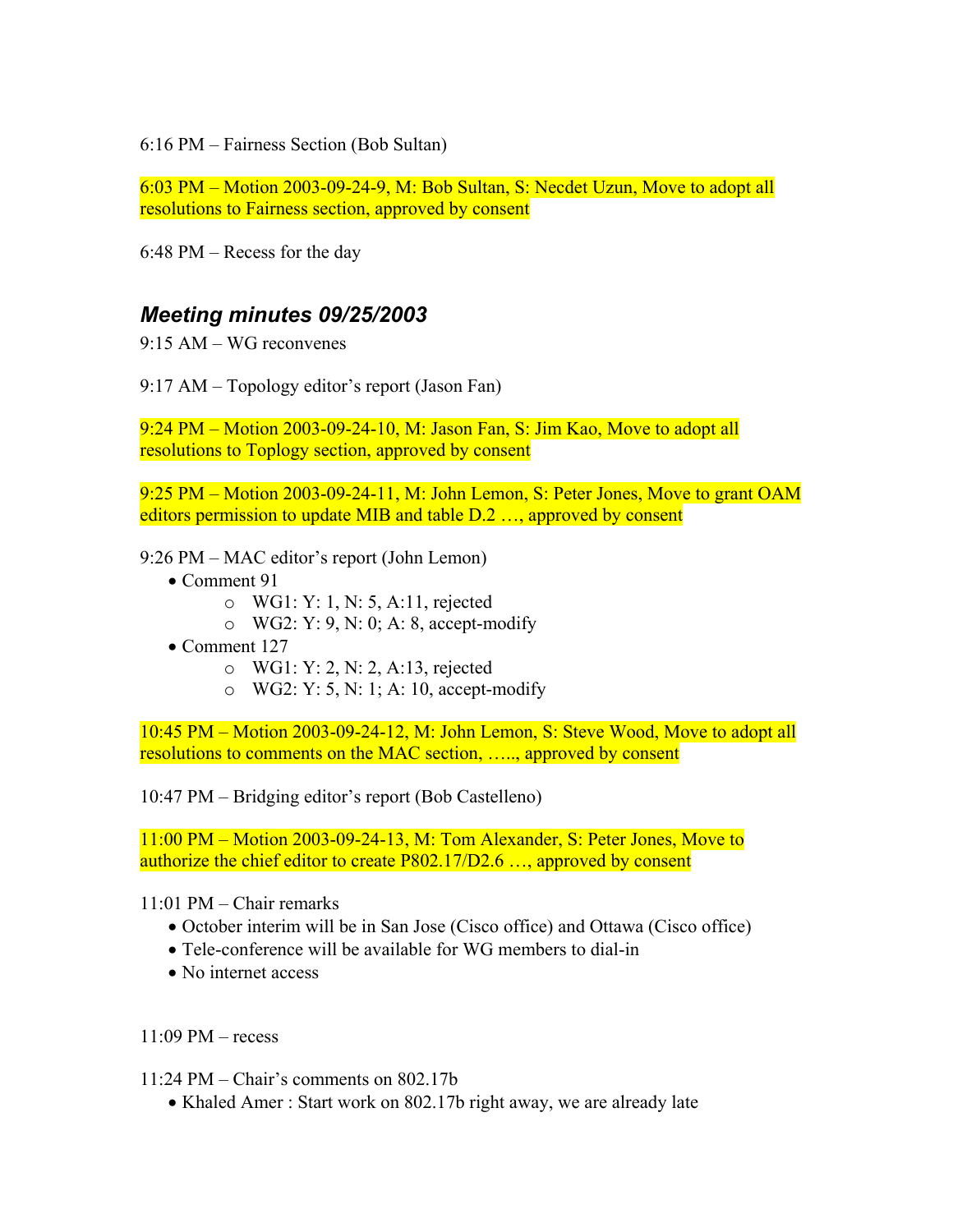- John Lemon: We can brain storm right now
- Raj Sharma: We need to get new blood
- Peter Jones: Companies might balk at sending the same people for the next standard
- Vinay Bannai: That's companies problem, not IEEE standards
- Peter Jones: May not have time to work on 802.17b if the sponsor ballot comes back with comments

12:00 PM – Call to adjourn

12:01 PM – Motion 2003-09-24-14, M: John Lemon, S: Khaled Amer, Move to adjourn, approved by consent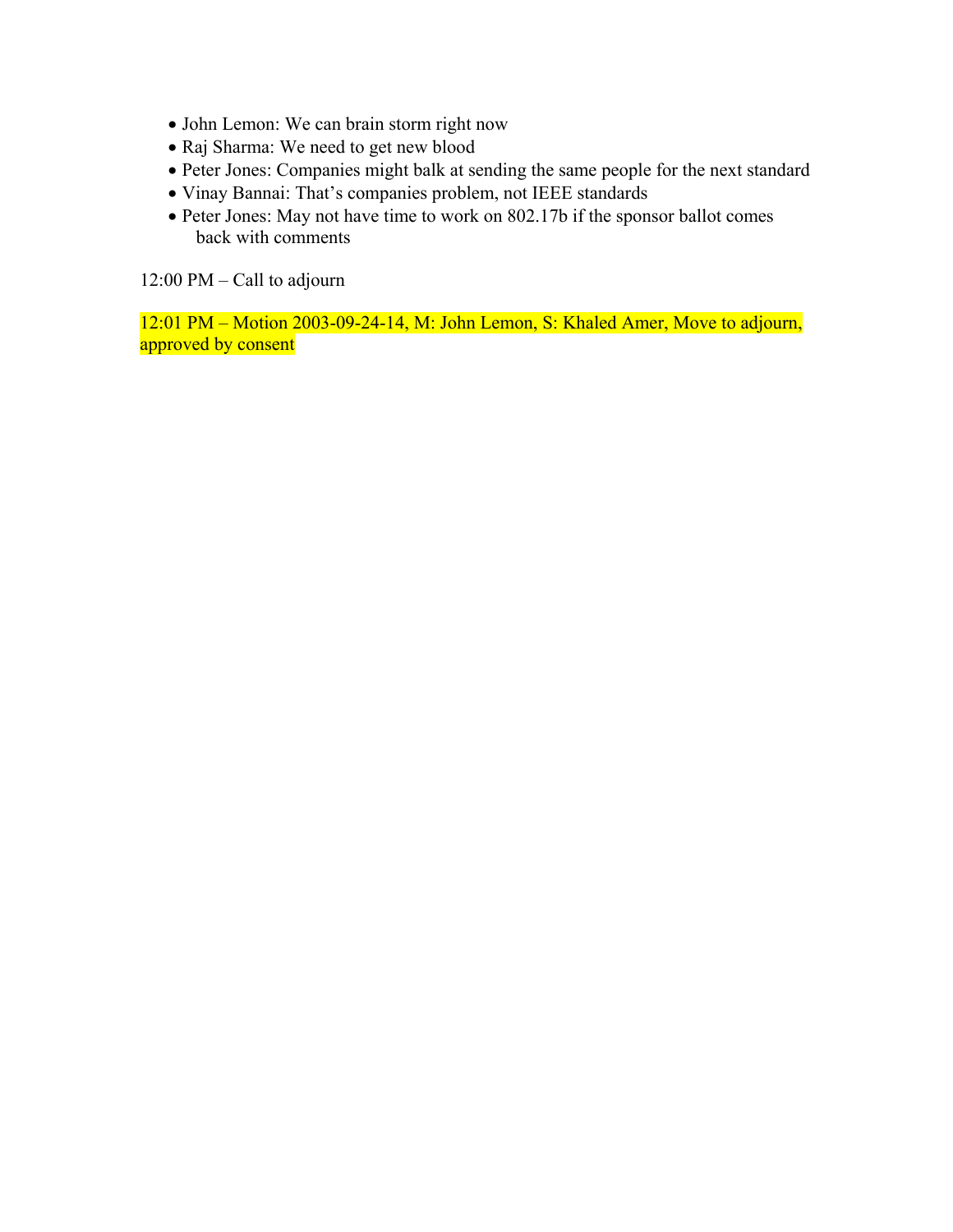| Date / Time:   | 8/28/03 9:29 AM         | (mm/dd/yy hh:mm AM/PM)   | Motion #: |  |
|----------------|-------------------------|--------------------------|-----------|--|
|                | Moved By: Tom Alexander | Seconded By: Necdet Uzun |           |  |
| M <sub>0</sub> |                         |                          |           |  |

Motion:

**Move to adopt all resolutions to comments on Clause 0/2/3/4 as resolved by comment resolution ad-hoc, including requests for contributions as necessary, and to grant editorial license for all unresolved editorial comments if any.**

| Type (Technical or Administrative):                                   | <b>Technical</b>                          | 75% needed to pass   |
|-----------------------------------------------------------------------|-------------------------------------------|----------------------|
| Voting:<br>Against:<br>For:<br>999<br>U<br>Result (Passed or failed): | Abstain (or Other type):<br><b>PASSED</b> | 100.0% in favor<br>U |
| <b>Subsidiary Motions:</b>                                            |                                           |                      |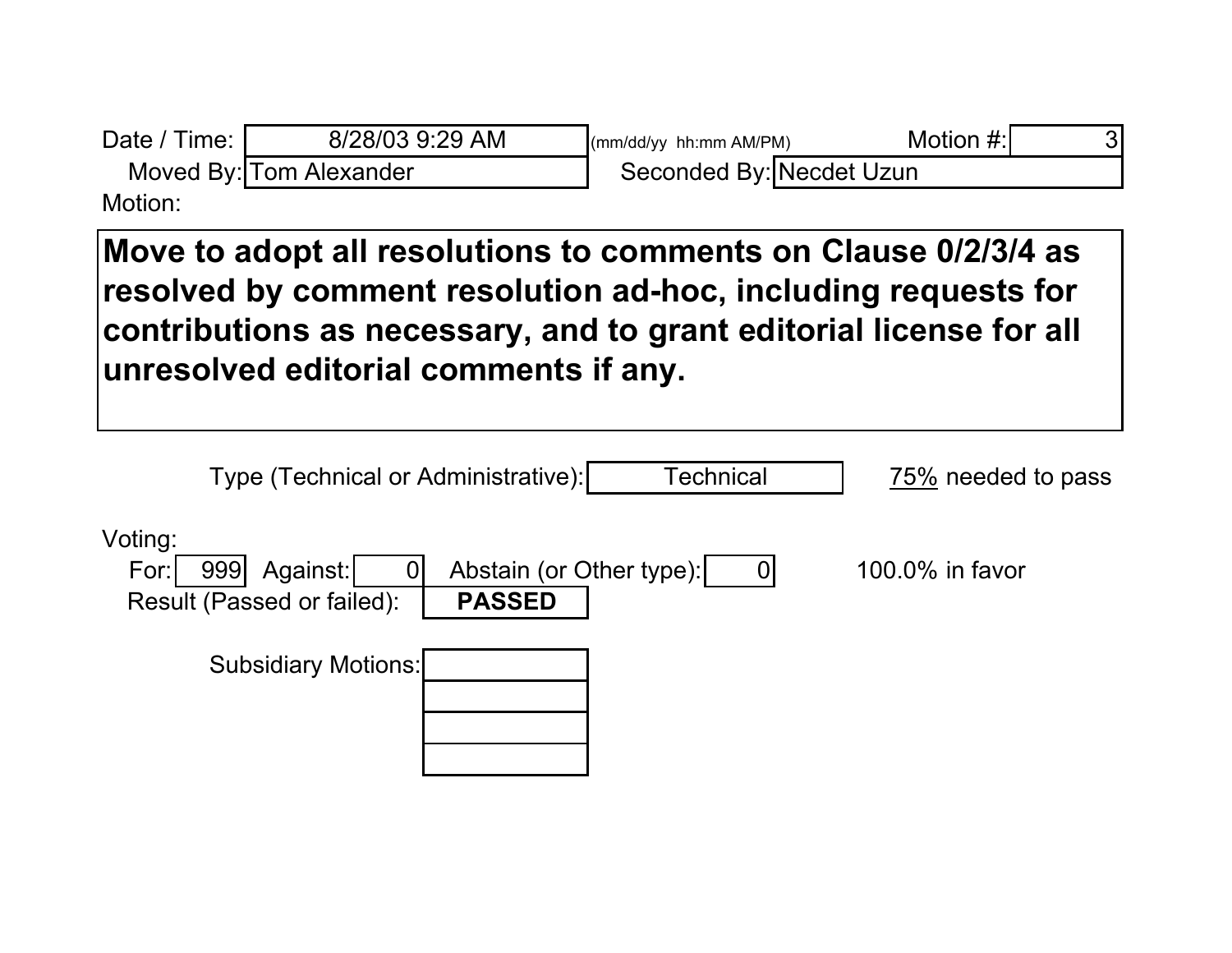| Date / Time: I          | 8/28/03 9:56 AM | $\frac{1}{2}$ (mm/dd/yy hh:mm AM/PM) | Motion #:I |  |
|-------------------------|-----------------|--------------------------------------|------------|--|
| Moved By: Glenn Parsons |                 | Seconded By: Leon Bruckman           |            |  |
| Motion:                 |                 |                                      |            |  |

**Move to adopt all resolutions to comments on the OAM Section, as resolved by comment resolution ad-hoc, including requests for contributions as necessary, and to grant editorial license for all unresolved editorial comments if any.**

|                 | Type (Technical or Administrative):           |                                           | <b>Technical</b> | 75% needed to pass |
|-----------------|-----------------------------------------------|-------------------------------------------|------------------|--------------------|
| Voting:<br>For: | Against:<br>999<br>Result (Passed or failed): | Abstain (or Other type):<br><b>PASSED</b> |                  | 100.0% in favor    |
|                 | <b>Subsidiary Motions:</b>                    |                                           |                  |                    |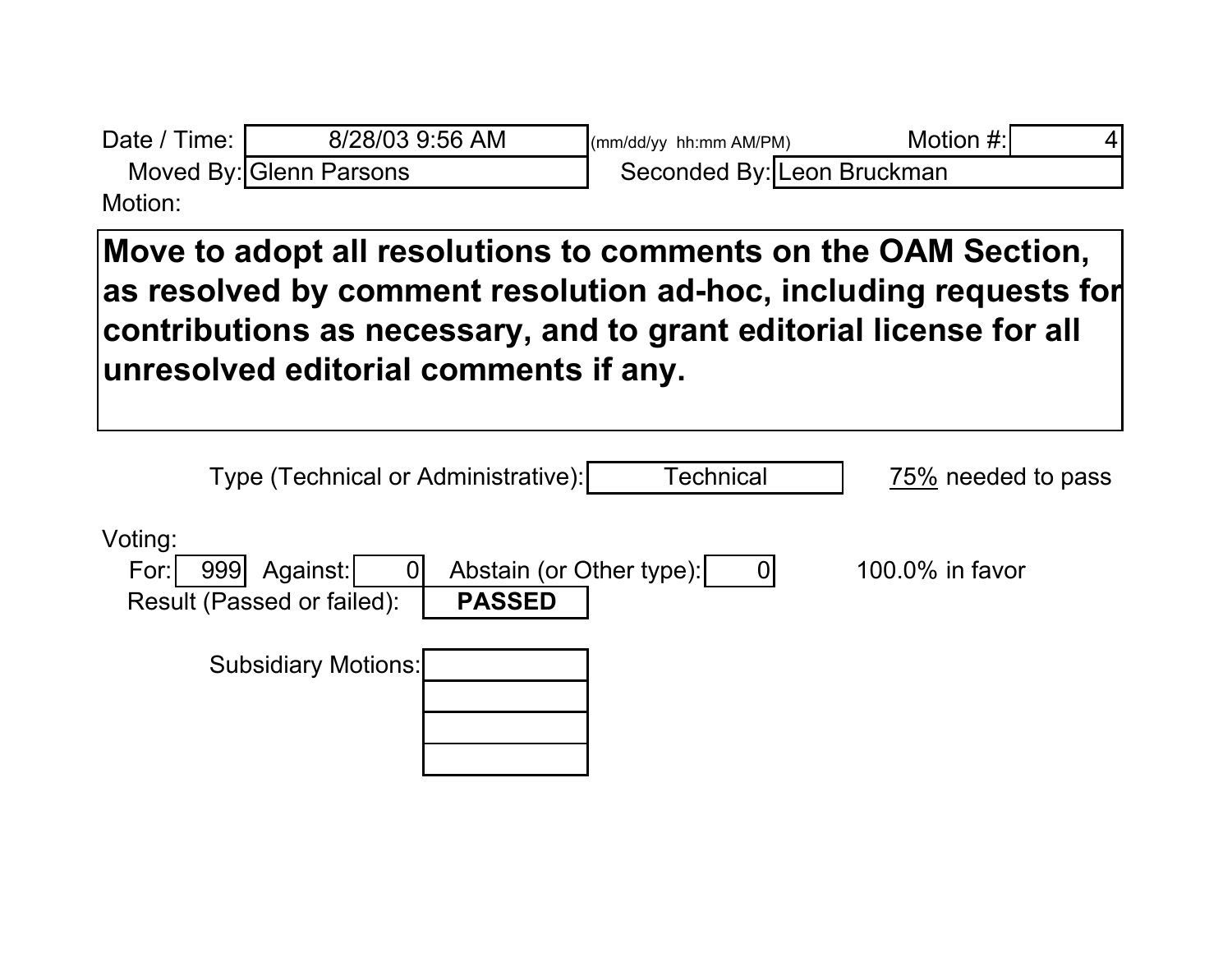| Date / Time: | 8/28/03 9:57 AM         | $\frac{1}{2}$ (mm/dd/yy hh:mm AM/PM) | Motion #: |  |
|--------------|-------------------------|--------------------------------------|-----------|--|
|              | Moved By: Glenn Parsons | Seconded By: Peter Jones             |           |  |
| Motion:      |                         |                                      |           |  |

**Move to grant editorial license to OAM editors to update the MIB and Table D.2 to attempt to maintain technical consistency with other clauses in D2.5.**

| Type (Technical or Administrative):                              |                                           | Technical | 75% needed to pass |
|------------------------------------------------------------------|-------------------------------------------|-----------|--------------------|
| Voting:<br>For:<br>Against:<br>999<br>Result (Passed or failed): | Abstain (or Other type):<br><b>PASSED</b> |           | 100.0% in favor    |
| <b>Subsidiary Motions:</b>                                       |                                           |           |                    |
|                                                                  |                                           |           |                    |
|                                                                  |                                           |           |                    |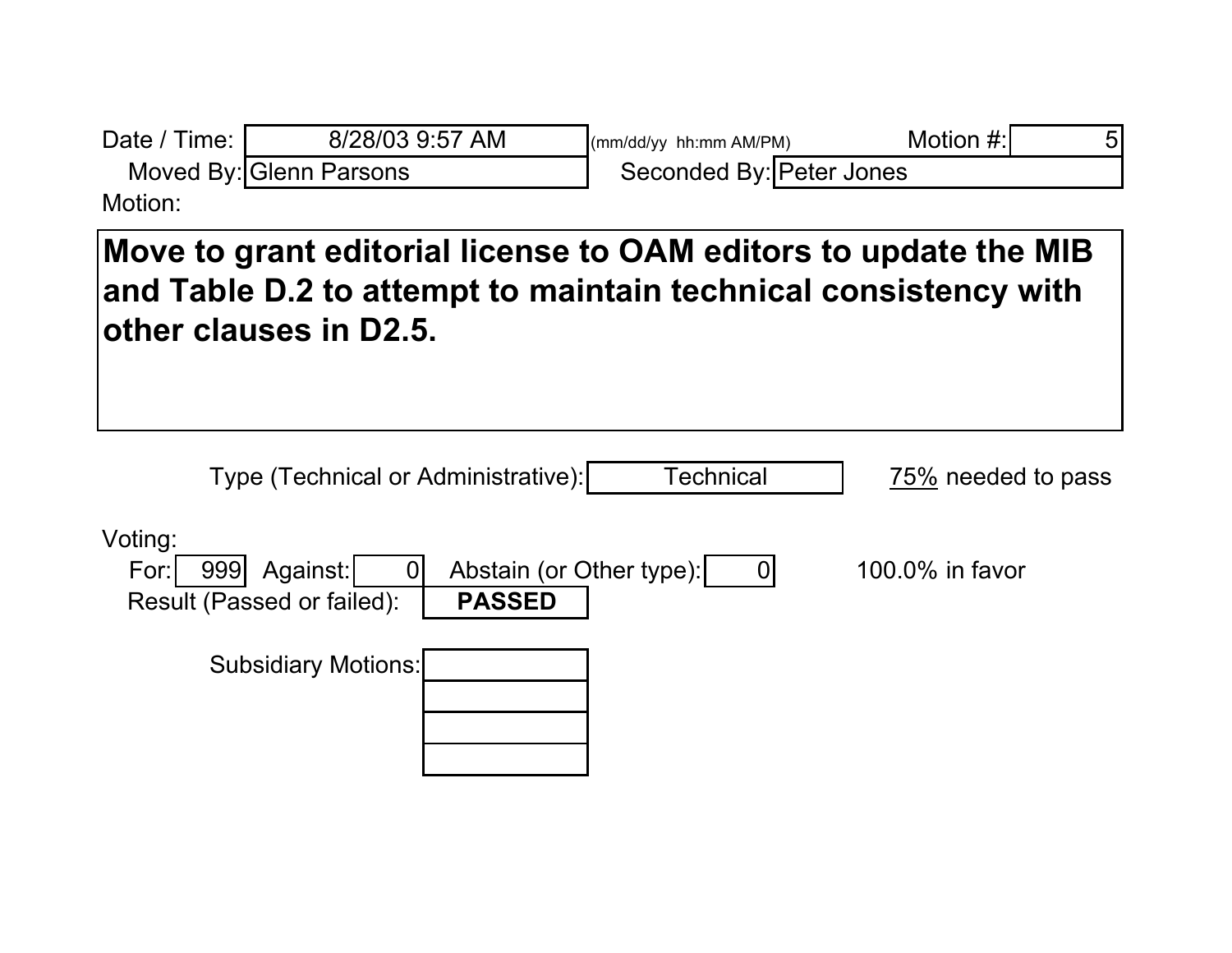| Date / Time: I | 8/28/03 10:02 AM      | $\frac{1}{2}$ (mm/dd/yy hh:mm AM/PM) | Motion #: |  |
|----------------|-----------------------|--------------------------------------|-----------|--|
|                | Moved By: David James | Seconded By: Tom Alexander           |           |  |
| Motion:        |                       |                                      |           |  |

**Move to adopt all resolutions to comments on the Intro Section (Clause 1), as resolved by comment resolution ad-hoc, including requests for contributions as necessary, and to grant editorial license for all unresolved editorial comments if any.**

| Type (Technical or Administrative):                                     |                                           | Technical      | 75% needed to pass |
|-------------------------------------------------------------------------|-------------------------------------------|----------------|--------------------|
| Voting:<br>Against:<br>For:<br>999<br> 0 <br>Result (Passed or failed): | Abstain (or Other type):<br><b>PASSED</b> | $\overline{0}$ | 100.0% in favor    |
| <b>Subsidiary Motions:</b>                                              |                                           |                |                    |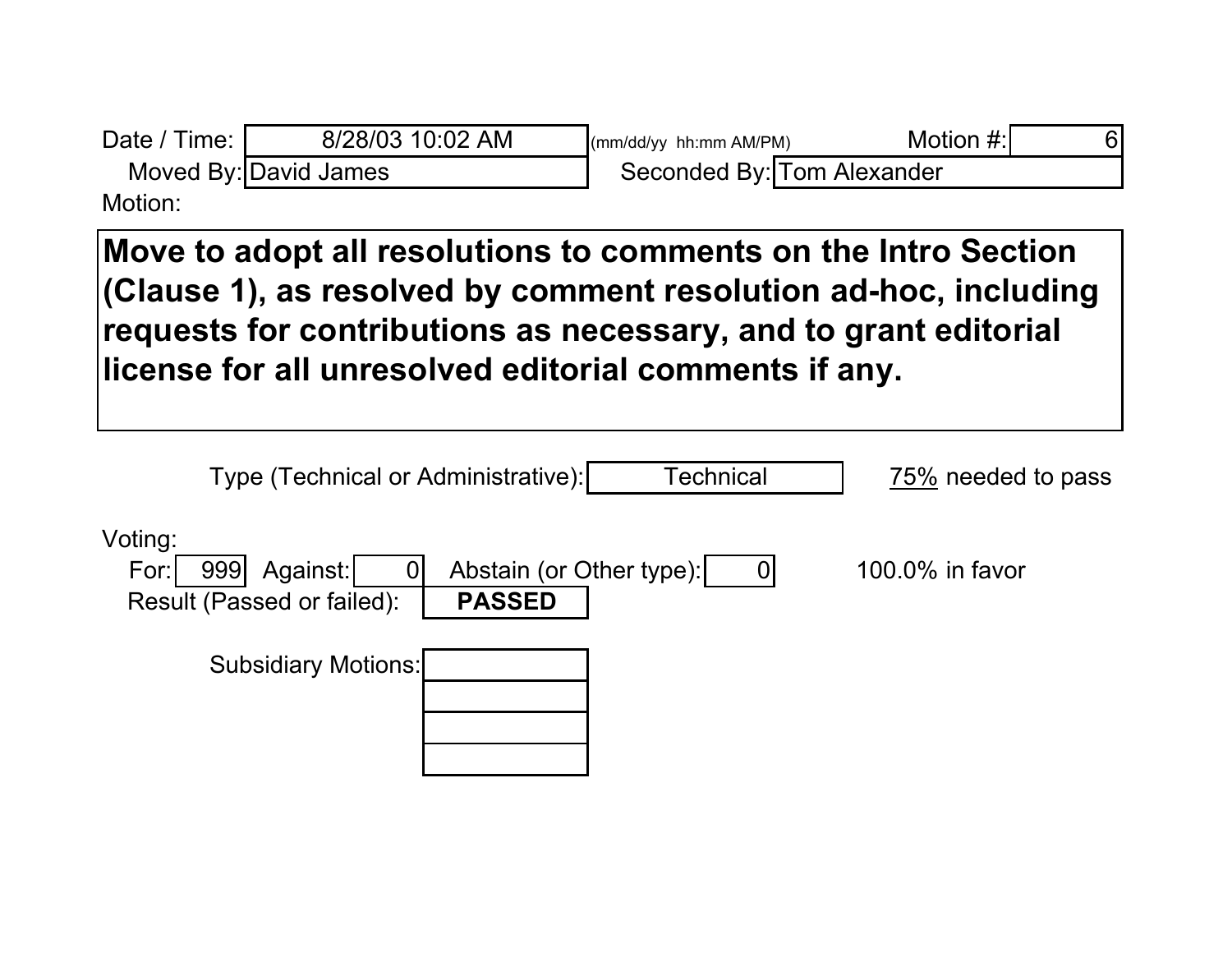| Date / Time: I | 8/28/03 10:22 AM       | $\frac{1}{2}$ (mm/dd/yy hh:mm AM/PM) | Motion #: |  |
|----------------|------------------------|--------------------------------------|-----------|--|
|                | Moved By: Marc Holness | Seconded By: Mike Takefman           |           |  |
| Motion:        |                        |                                      |           |  |

**Move to adopt all resolutions to comments on the Bridging Section, as resolved by comment resolution ad-hoc, including requests for contributions as necessary, and to grant editorial license for all unresolved editorial comments if any.**

| Type (Technical or Administrative):                              |                                           | <b>Technical</b> | 75% needed to pass                |
|------------------------------------------------------------------|-------------------------------------------|------------------|-----------------------------------|
| Voting:<br>Against:<br>For:<br>999<br>Result (Passed or failed): | Abstain (or Other type):<br><b>PASSED</b> |                  | 100.0% in favor<br>$\overline{0}$ |
| <b>Subsidiary Motions:</b>                                       |                                           |                  |                                   |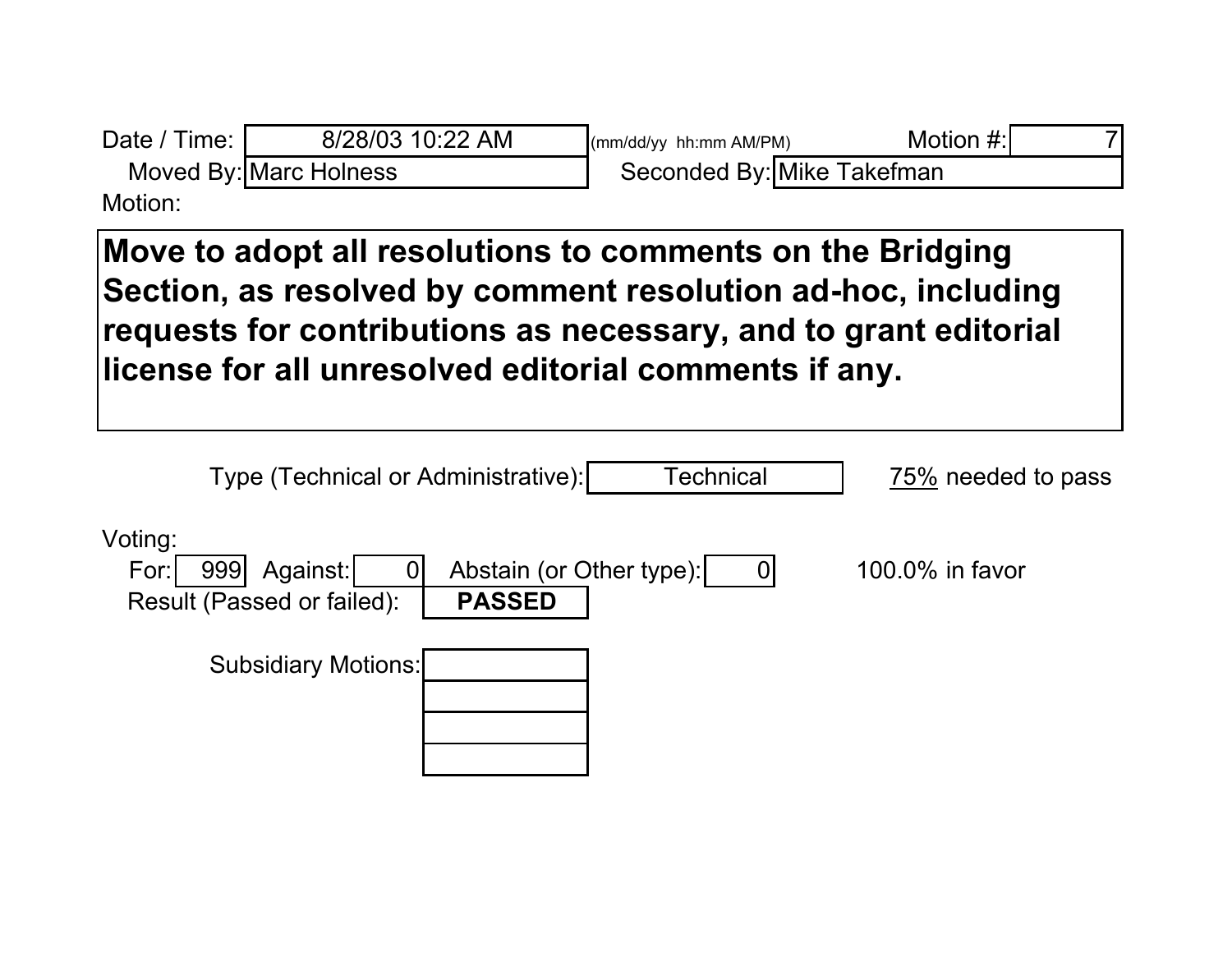| Date / Time:<br>Moved By: Bob Sultan | 8/28/03 10:47 AM                                                                                                                                                                                                                                                 | (mm/dd/yy hh:mm AM/PM)<br>Seconded By: Necdet Uzun | Motion #:<br>8     |
|--------------------------------------|------------------------------------------------------------------------------------------------------------------------------------------------------------------------------------------------------------------------------------------------------------------|----------------------------------------------------|--------------------|
| Motion:                              |                                                                                                                                                                                                                                                                  |                                                    |                    |
|                                      | Move to adopt all resolutions to comments on the Fairness<br>Section (Clause 9), as resolved by comment resolution ad-hoc,<br>including requests for contributions as necessary, and to grant<br>editorial license for all unresolved editorial comments if any. |                                                    |                    |
|                                      | Type (Technical or Administrative):                                                                                                                                                                                                                              | Technical                                          | 75% needed to pass |
| Voting:<br>999<br>For:               | Against:<br>$\Omega$<br>Result (Passed or failed):<br><b>PASSED</b>                                                                                                                                                                                              | Abstain (or Other type):<br>$\mathbf 0$            | 100.0% in favor    |
|                                      | <b>Subsidiary Motions:</b>                                                                                                                                                                                                                                       |                                                    |                    |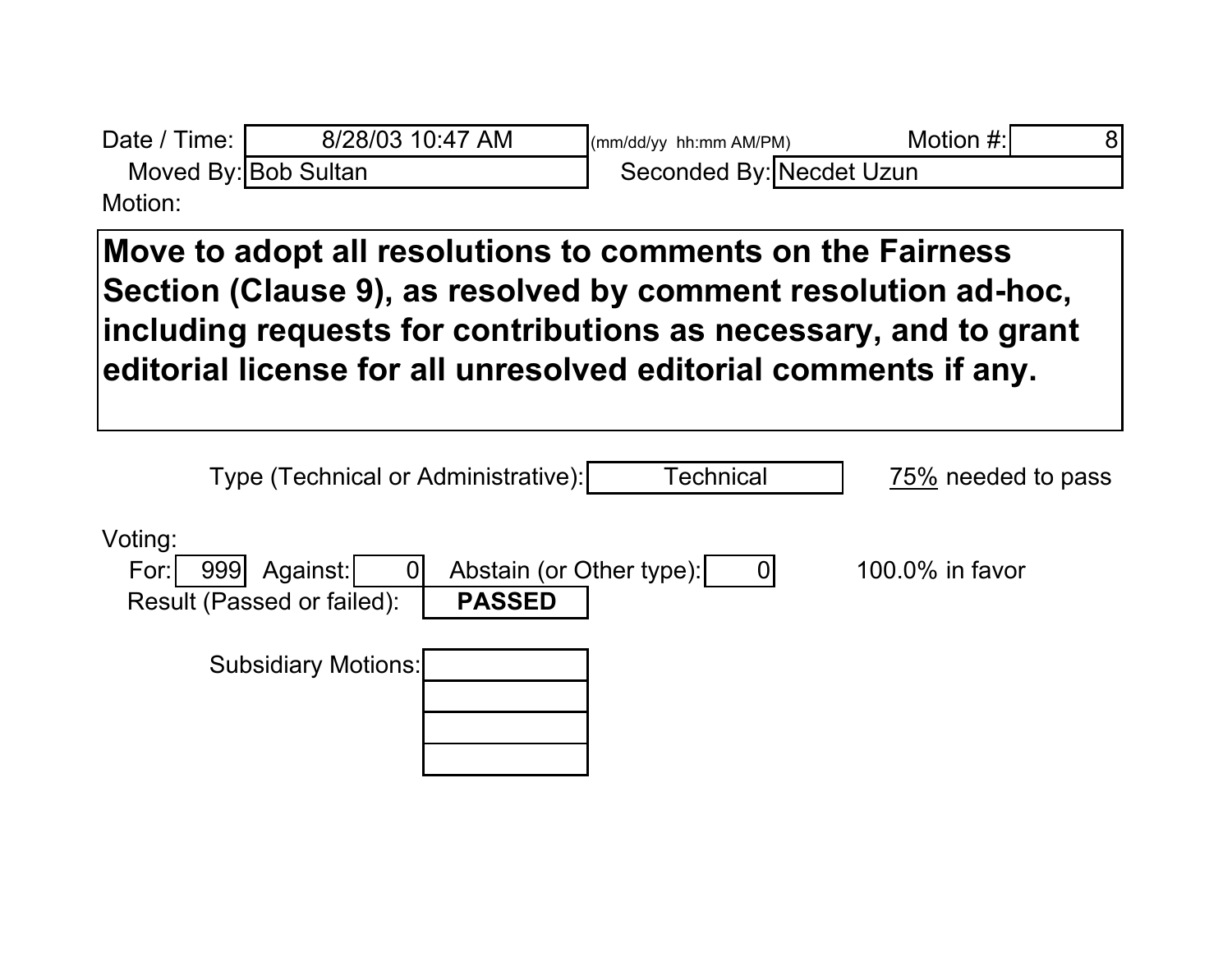| Date / Time:<br>Moved By: Harry Peng                                                                                                                                                                                                                               | 8/28/03 10:55 AM                                                                    | (mm/dd/yy hh:mm AM/PM)<br>Seconded By: Peter Jones | Motion #:<br>9     |  |
|--------------------------------------------------------------------------------------------------------------------------------------------------------------------------------------------------------------------------------------------------------------------|-------------------------------------------------------------------------------------|----------------------------------------------------|--------------------|--|
| Motion:                                                                                                                                                                                                                                                            |                                                                                     |                                                    |                    |  |
| Move to adopt all resolutions to comments on the PHY Section<br>(Clauses 7, B, C), as resolved by comment resolution ad-hoc,<br>including requests for contributions as necessary, and to grant<br>editorial license for all unresolved editorial comments if any. |                                                                                     |                                                    |                    |  |
|                                                                                                                                                                                                                                                                    | Type (Technical or Administrative):                                                 | Technical                                          | 75% needed to pass |  |
| Voting:<br>For:<br>999                                                                                                                                                                                                                                             | Abstain (or Other type):<br>Against:<br>Result (Passed or failed):<br><b>PASSED</b> | $\overline{0}$                                     | $100.0\%$ in favor |  |

٦

Subsidiary Motions: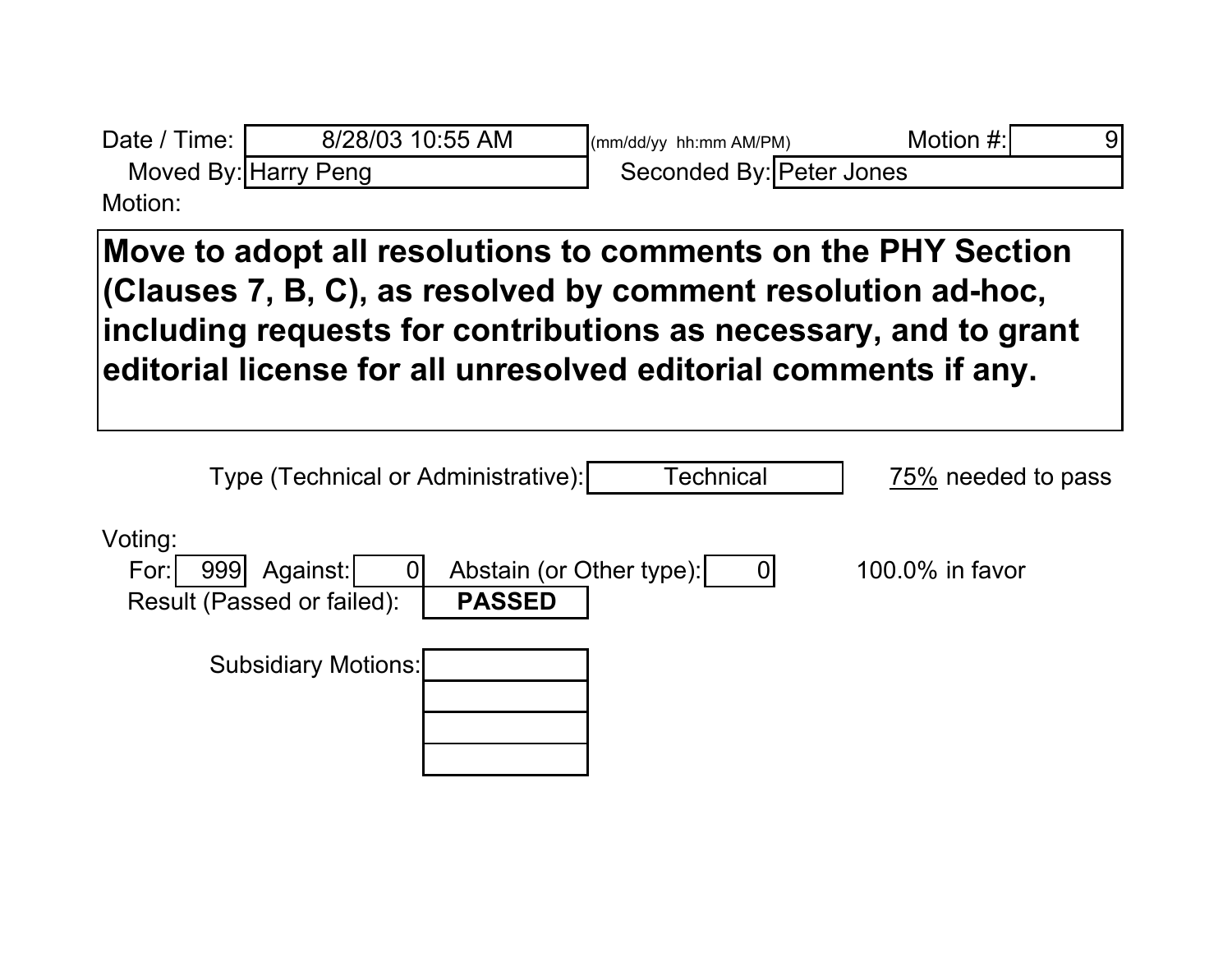| Date / Time:       | 8/28/03 12:03 PM    | $\frac{1}{2}$ (mm/dd/yy hh:mm AM/PM) | Motion $#$ : | 10l |
|--------------------|---------------------|--------------------------------------|--------------|-----|
|                    | Moved By: Jason Fan | Seconded By: Jim Kao                 |              |     |
| M <sub>ofion</sub> |                     |                                      |              |     |

Motion:

**Move to adopt all resolutions to comments on the Topology/Protection Section (Clause 10), as resolved by comment resolution ad-hoc, including requests for contributions as necessary, and to grant editorial license for all unresolved editorial comments if any.**

| Type (Technical or Administrative):                                   |                                           | Technical | 75% needed to pass |
|-----------------------------------------------------------------------|-------------------------------------------|-----------|--------------------|
| Voting:<br>Against:<br>For:<br>999<br>U<br>Result (Passed or failed): | Abstain (or Other type):<br><b>PASSED</b> |           | 100.0% in favor    |
| <b>Subsidiary Motions:</b>                                            |                                           |           |                    |
|                                                                       |                                           |           |                    |
|                                                                       |                                           |           |                    |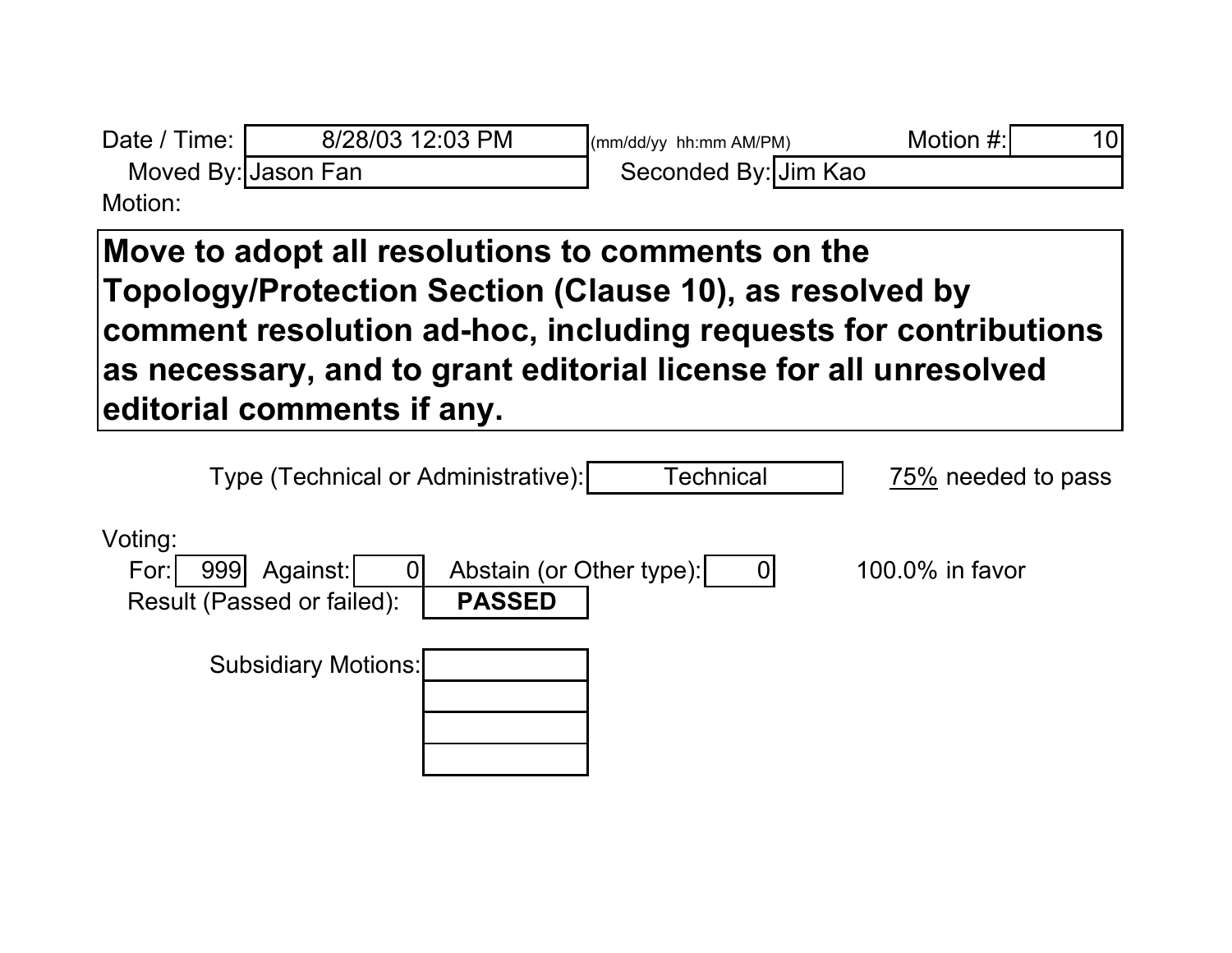| Date / Time: I | 8/28/03 2:22 PM      | $\frac{1}{2}$ (mm/dd/yy hh:mm AM/PM) | Motion #: |  |
|----------------|----------------------|--------------------------------------|-----------|--|
|                | Moved By: John Lemon | Seconded By: Mike "Woody" Takefman   |           |  |
| Motion:        |                      |                                      |           |  |

**Move to adopt all resolutions to comments on the MAC Section, as resolved by comment resolution ad-hoc, including requests for contributions as necessary, and to grant editorial license for all unresolved editorial comments if any.**

| Type (Technical or Administrative):                              | <b>Technical</b>                          | 75% needed to pass |
|------------------------------------------------------------------|-------------------------------------------|--------------------|
| Voting:<br>Against:<br>For:<br>993<br>Result (Passed or failed): | Abstain (or Other type):<br><b>PASSED</b> | 100.0% in favor    |
| <b>Subsidiary Motions:</b>                                       |                                           |                    |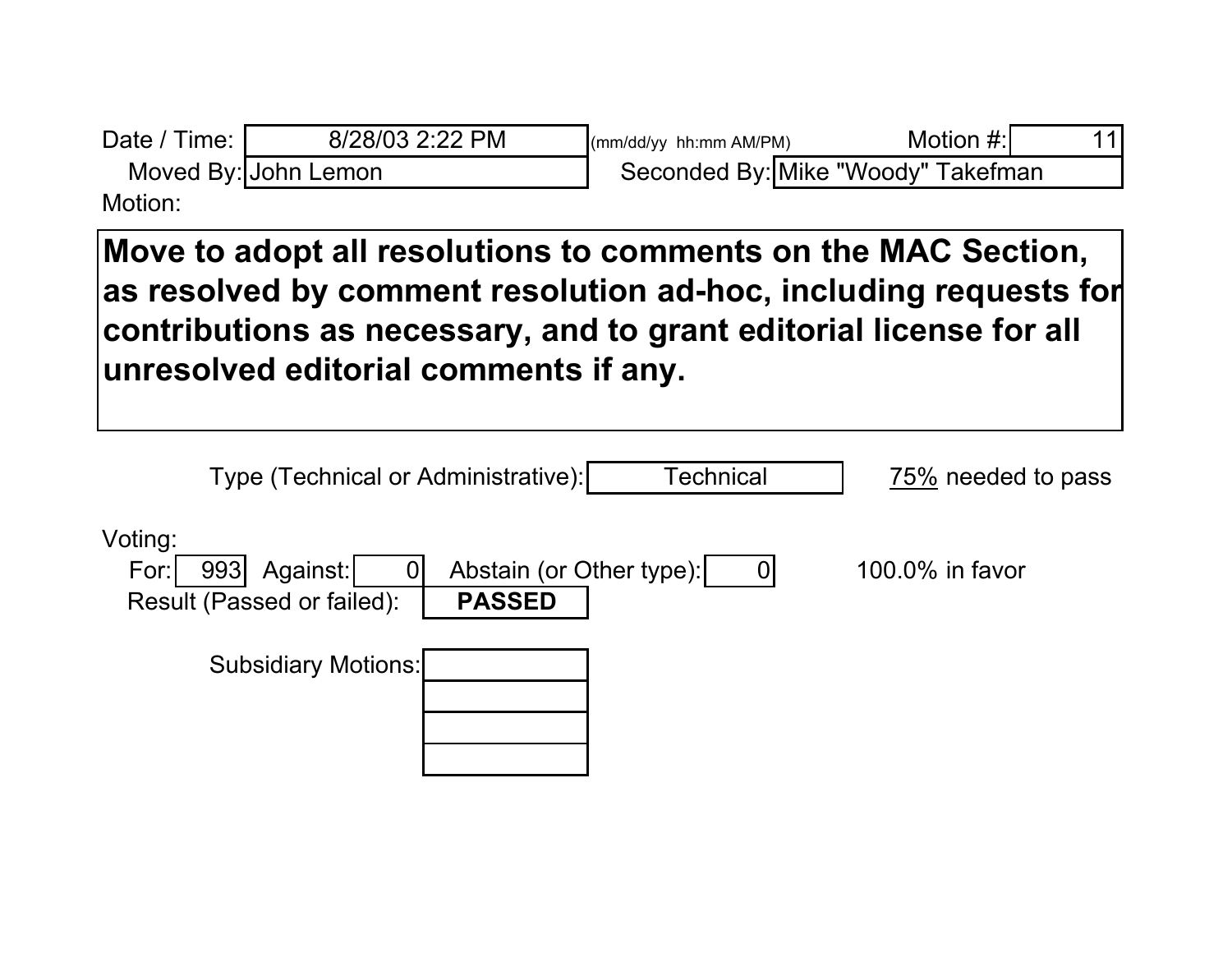| Date / Time:                                                      | 8/28/03 2:26 PM                                              | (mm/dd/yy hh:mm AM/PM)         | Motion #:<br>12    |  |
|-------------------------------------------------------------------|--------------------------------------------------------------|--------------------------------|--------------------|--|
|                                                                   | Moved By: John Lemon                                         | Seconded By: David James       |                    |  |
| Motion:                                                           |                                                              |                                |                    |  |
| Move to replace "  " with "-" in Equation 6.1 (page 89, line 29). |                                                              |                                |                    |  |
|                                                                   | Type (Technical or Administrative):                          | <b>Technical</b>               | 75% needed to pass |  |
| Voting:<br>999<br>For:                                            | Against:<br>0<br>Result (Passed or failed):<br><b>PASSED</b> | Abstain (or Other type):<br> 0 | 100.0% in favor    |  |
|                                                                   | <b>Subsidiary Motions:</b>                                   |                                |                    |  |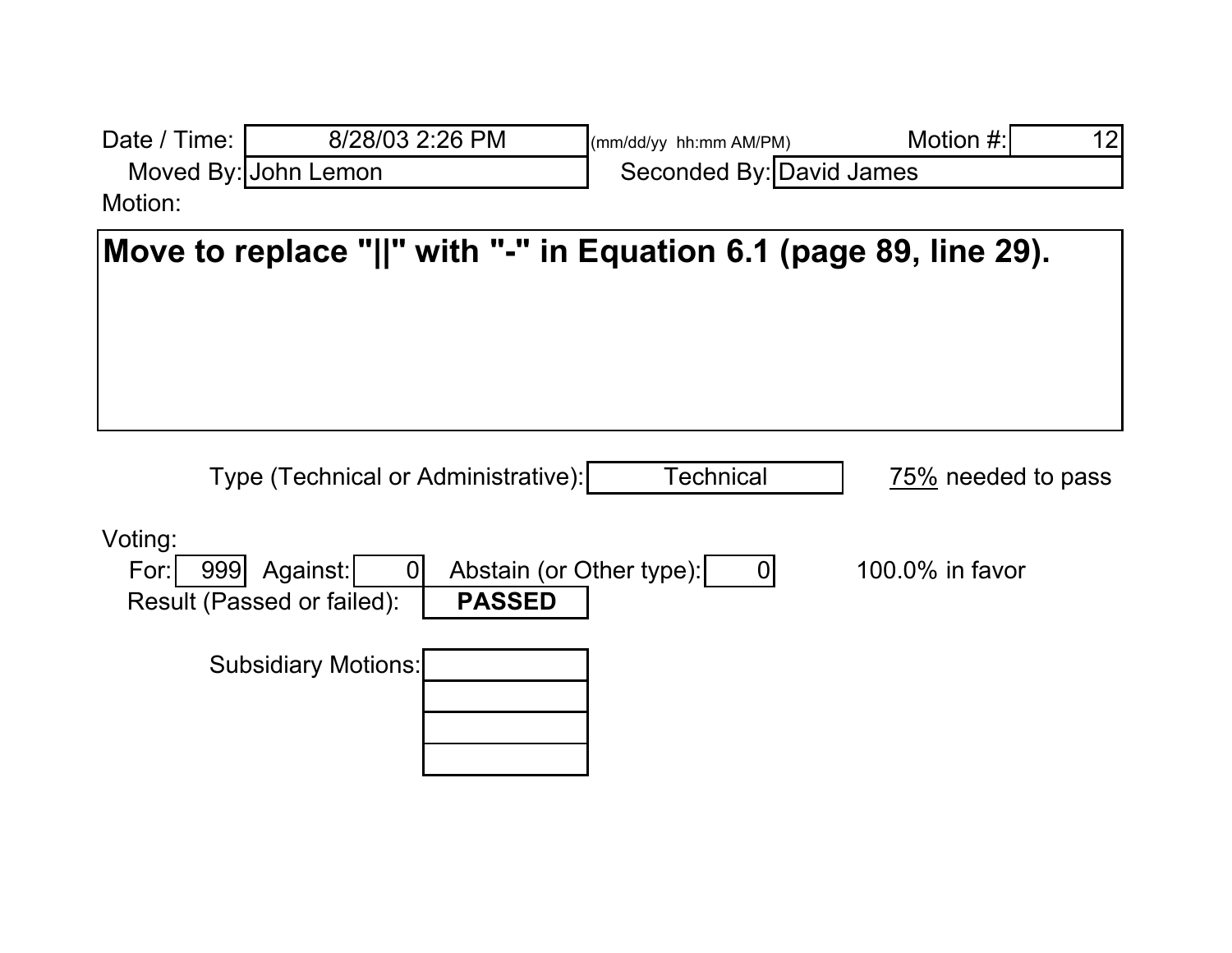| Date / Time:           | 8/28/03 2:26 PM                                           | (mm/dd/yy hh:mm AM/PM)   | Motion #:<br>13    |
|------------------------|-----------------------------------------------------------|--------------------------|--------------------|
|                        | Moved By: John Lemon                                      | Seconded By: David James |                    |
| Motion:                |                                                           |                          |                    |
|                        | Move to replace "Q_TX_PHY" with "Q_TX_COUNT" on Table-Row |                          |                    |
|                        | 6.32-12 (page 172, line 40).                              |                          |                    |
|                        |                                                           |                          |                    |
|                        |                                                           |                          |                    |
|                        |                                                           |                          |                    |
|                        |                                                           |                          |                    |
|                        | Type (Technical or Administrative):                       | <b>Technical</b>         | 75% needed to pass |
|                        |                                                           |                          |                    |
| Voting:<br>999<br>For: | Abstain (or Other type):<br>Against:<br>$\Omega$          | $\overline{0}$           | 100.0% in favor    |
|                        | <b>PASSED</b><br>Result (Passed or failed):               |                          |                    |
|                        |                                                           |                          |                    |
|                        | <b>Subsidiary Motions:</b>                                |                          |                    |
|                        |                                                           |                          |                    |
|                        |                                                           |                          |                    |
|                        |                                                           |                          |                    |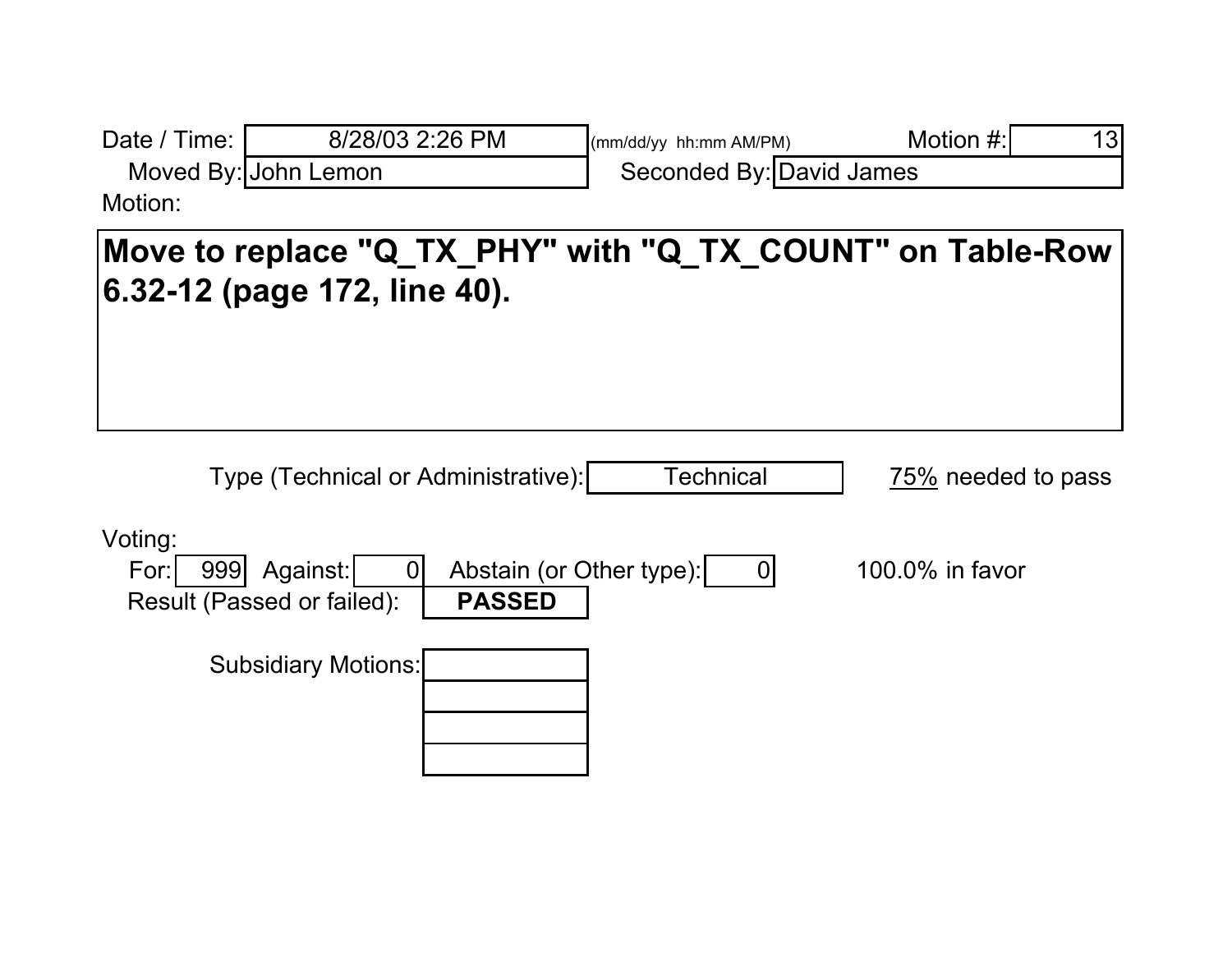| Date / Time: I          | 8/28/03 2:27 PM | (mm/dd/yy hh:mm AM/PM)  | Motion #:) | 141 |
|-------------------------|-----------------|-------------------------|------------|-----|
| Moved By: Tom Alexander |                 | Seconded By: John Lemon |            |     |
| $M \sim 45 \sim 2$      |                 |                         |            |     |

Motion:

**Move to authorize the Chief Editor and the editorial team to create P802.17/D2.5 based on P802.17/D2.4 and the instructions contained within those comment resolutions and motions that have been formally approved at the August 2003 session in San Jose and to circulate it for a 15-day comment period and WG recirculation ballot.**

| Type (Technical or Administrative):                                   | <b>Technical</b>                          | 75% needed to pass |
|-----------------------------------------------------------------------|-------------------------------------------|--------------------|
| Voting:<br>Against:<br>For:<br>999<br>U<br>Result (Passed or failed): | Abstain (or Other type):<br><b>PASSED</b> | 100.0% in favor    |
| <b>Subsidiary Motions:</b>                                            |                                           |                    |
|                                                                       |                                           |                    |